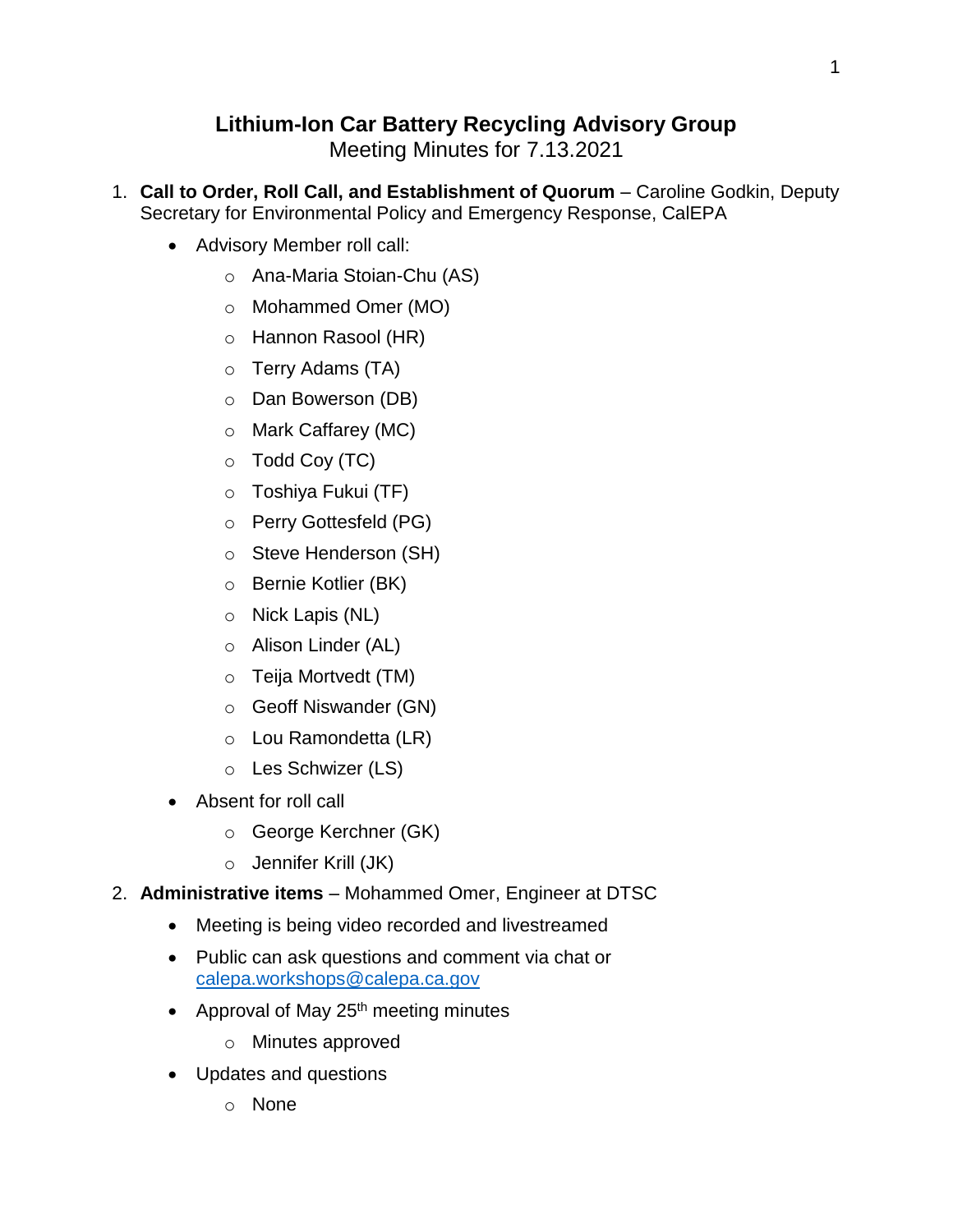- 3. **Lea Malloy (LM), Cox automotive**:
	- Cox automotive is family owned and the family company is Cox international
		- o Creator and maintainer of trusted marketplaces (Autotrader, Kelley Blue Book)
		- o Touch about 67% of all car buyers
		- $\circ$  \$58 billion of vehicle values sold
	- Cox vision for EVs:
		- $\circ$  They will be the dominant form of transportation
		- o EVs are important in reducing greenhouse gases
		- o Believe in a closed-loop EV ecosystem
	- The quickest way to enhance the market is the engagement of all parties in the value chain. This responsibility shouldn't be just placed on the manufacturer. This will be driven by data shared. Three high priority opportunities include
		- o EV Battery State of Health (SoH) —similar to the universal diagnostic system discussed by the subcommittees.
			- The ability to measure durability will be key to reducing friction as the EV batteries go from warranty to out of market. SoH will help with evaluation.
		- o EV battery labelling/ tracking Passport
			- Surfacing key information for the valuing of the product.
		- o Expanded OEM partnerships and access to EV battery data
			- Reduces in the friction of movement and support of EV batteries.
			- **IF** Incentives to partner with independent servicing and recycling partners could counterbalance need for extended producer responsibility regulatory scheme

## **Questions:**

AL: Thank you. Can you elaborate on what the incentives include?

- LM: One example is a higher transaction price for EVs with SoH provided by the EV.
- AL: So market driven solutions?

LM: Yes.

- AL: Anything around information sharing to alleviate intellectual property concerns?
- LM: We are demonstrating it is possible and the benefits associated with the data use.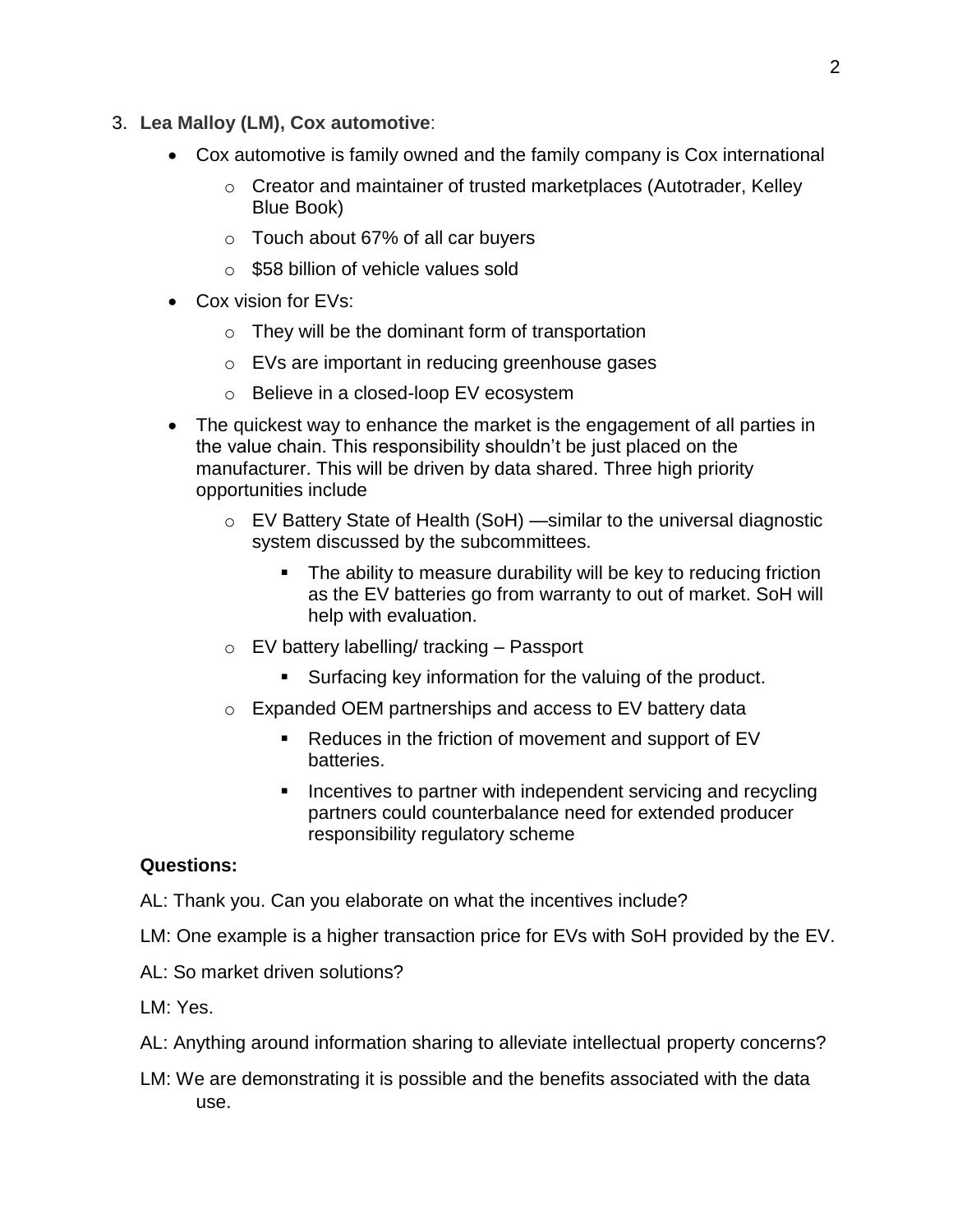- DB: Question on the process of getting SoH data. How do you access the data?
- LM: I know it is a couple different way. OBD service connect input port. It will be over air in the future. Again, we are working with OEMs.
- PG: I am confused as to what this product has to do with the economics of recycling batteries. Why is this a substitute to EPR.
- LM: Battery health isn't a substitute but it can provide information to recycling and repurposing. In a marketplace where there is information to future value streams. This means the marketplace has the opportunity to takeover and the EPR isn't needed.
- PG: I hear you but I don't see the link.
- SH: Ford agrees that SoH will be important. Experts are telling me it is tricky to show SoH. We think it is important to have a standardized process. Do you agree?
- LM: Yes, there is value in standards for cross shopping. I think there could be add ons to the standards to further differentiate products.
- GN: I want to expand on Perry's question. Why do you see the SoH transparency as a counterbalance to EPR and not compliment them. An EPR would catch what would fall through the cracks in a healthy market. Wouldn't they compliment each other?
- LM: Our focus is on upstream insights to inform healthy decisions downstream. This is independent of EPR.
- GN: You are focused on upstream and not downstream?
- LM: EPR is a separate issue.
- GN: So your focus is on the resell?
- LM: Correct and EoL decisioning.
- TF: The value of SoH monitoring is that with that you are able to ascertain the life left in the battery without having as much data from the OEM. The big issue you mentioned is that it helps with the evaluation of EVs, especially those coming off lease, this helps quantify that a battery has a certain amount of life left which increases the battery. About how many vehicles does Cox handle after leasing?
- LM: First, yes. Second, the auctions process about 6 million a year. About half are commercial sellers (off-lease).
- BK: To what degree do your positions in policy as a company enable and promote second use, if any.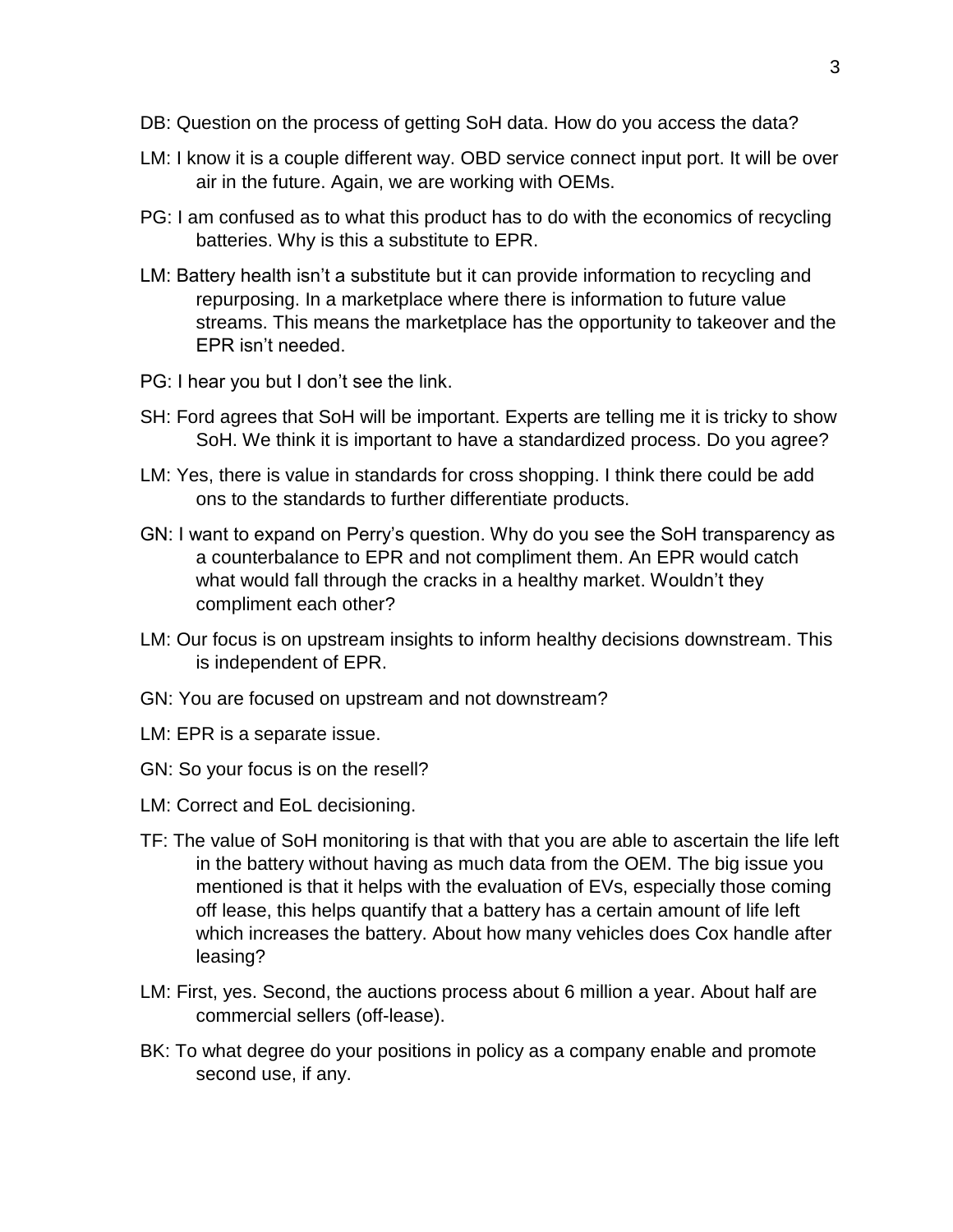- LM: Our positions are developing. We are believers in reducing environmental impact. If you can extend the life, that is a win for the environment.
- MO: We had some discussion about the unlicensed dismantling. What are you doing to make sure these hazardous and important assets are staying in the right areas with trusted parties.
- LM: Today the auction is only dealing with the whole car, not dismantled batteries. We are ensuring they are following environmental interests.
- MO: Thank you for presenting today! If there are no more questions we will move to the next presentation. Meg Slattery will be talking about preliminary results of the policy recommendation survey.

#### 4. **Presentation of preliminary survey responses, Meg Slattery, UC Davis**

- Jess, Alissa and I have been compiling the potential policies and compiled a survey. There have been 12 members that filled out the survey./
- The sections include:
	- o Defining EOL management and financing mechanisms
	- o Scess to battery information
	- o Support reuse and recycling industry development
	- o Industry development
	- o Reverse logsitcis
- Preliminary results show consensus for some industry development and information and data. There are diverse opinions for responsibility and financing and the recycling standards
- Information and data sharing:
	- o Consensus at this point for a physical labelling requirement
		- **Suggestions that this should be harmonized with the CARB** proposal
		- Also the suggestion that SOH should be harmonized. The key question is that if SOH is readable after removed from vehicle. This would be in addition to the CARB proposal
		- Also the comment that a logo should be the manufacturer
- NL: I think we should be cautious about only have small consensus and not have those solve the problem.
- MS: I will talk about our approach later. That is a good point and we are open to suggestions.
	- Reverse logistics had a fair amount of support.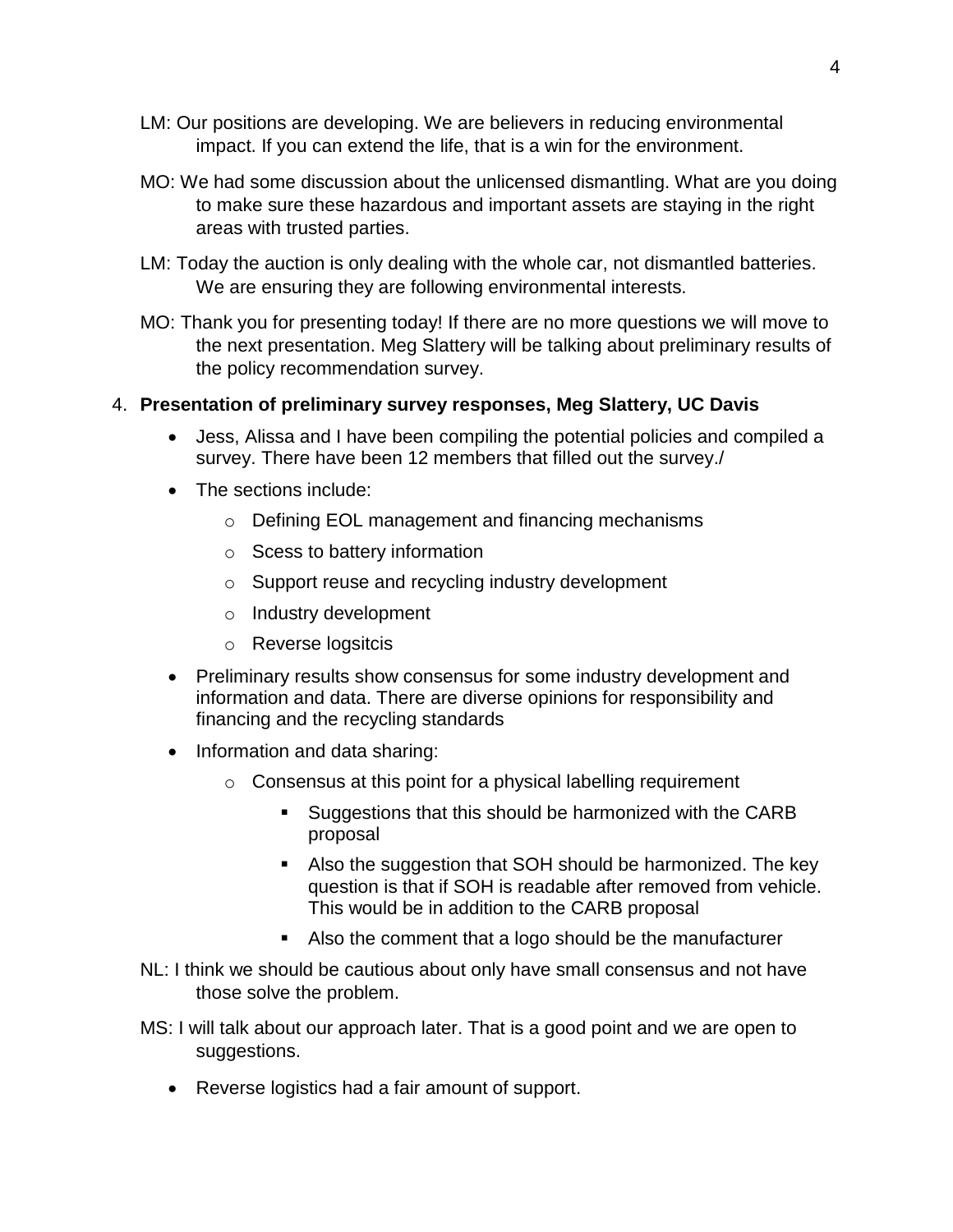- $\circ$  Consensus to changing the universal waste interpretation. It must be noted legislature may not have the authority
- o We had recommendations to consider existing resources and feedback that advisory group members hadn't seen strong enough evidence to support these.
- $\circ$  There is opposition to state run programs
- TF: How will this survey relate to the second?
- MS: we are going to reframe the language based on feedback. We will send this to everyone for more feedback before the next survey is sent out. We are also thinking about having the financing as rank choice.
- TF: Thank you
- MS: If anyone has suggestions about things done differently we are open to feedback.
- TF: Also it looks like 11 of the 12 people voted for the last two. This is a draft and we should take it accordingly
- AL: I was wondering what you mean by "recommendations will consider existing resources"?
- MS: This was suggesting that when in the report we describe training materials available that we state there are agencies with training materials already available. It is making sure legislatures are aware of existing training material and not duplicating this but filling in the gaps.
- MO: Are you going to share the timeline at this stage or later on?

MS: Jess will later on.

- Support industry development
	- $\circ$  Guaranteed timeline and budget and the limit to rule changes had a consensus
	- $\circ$  It was pointed out that there was no funding source for the economic incentive package
- LR: What percentage of the survey encompasses the overall group?

MS: A little over half of the advisory group.

- Recycling standards
	- $\circ$  There is more variety in opinion for these. The recycled content standards and minimum material recovery rates are split between support and do not support.
		- The proponents pointed out this could make it more economic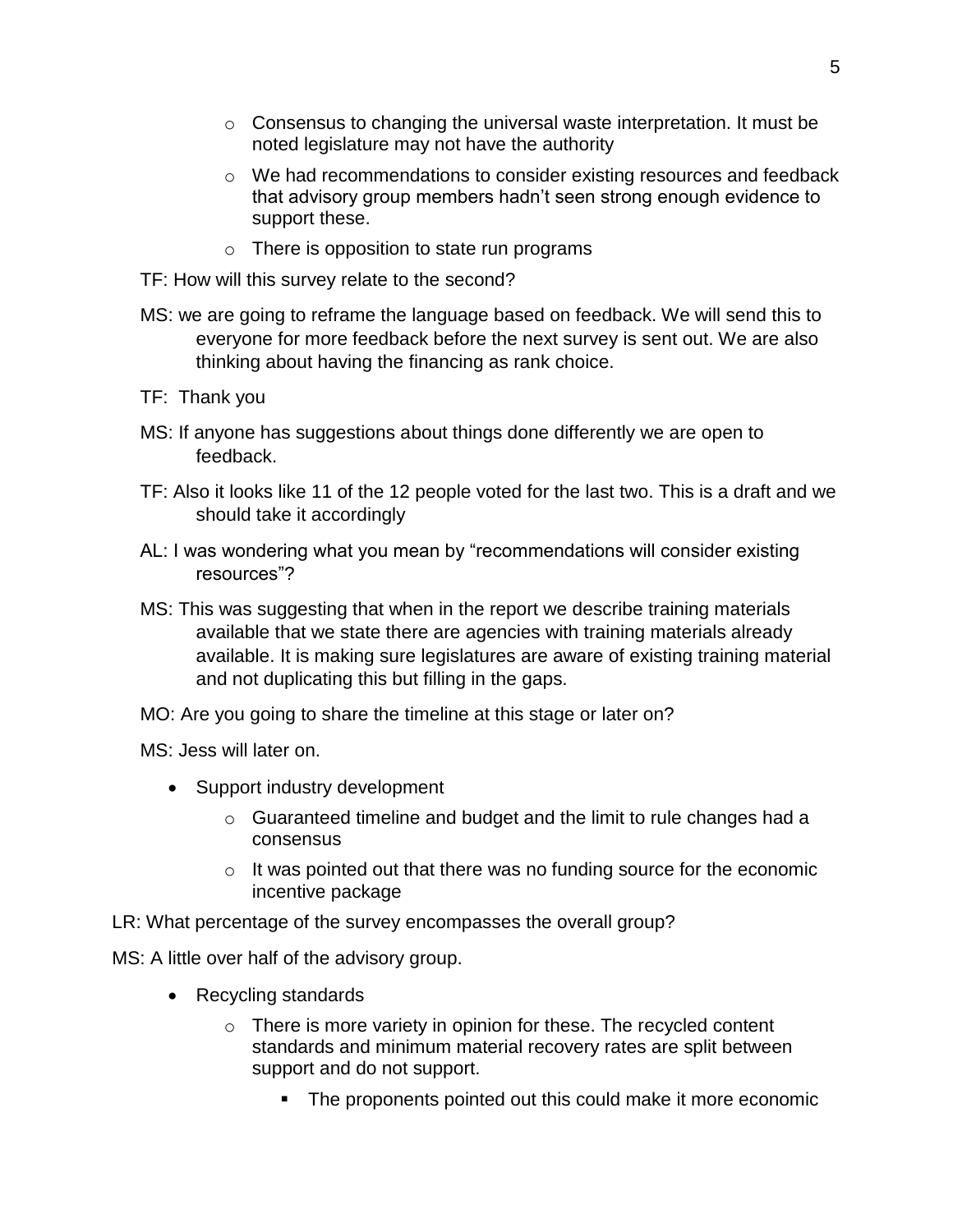but opposition for these was that it would inhibit the innovation

- If was also pointed out that before recommending a recycled content standard more research should be done
- o We received updated language from Perry for the third-party verification.
- Responsibility and financing
	- $\circ$  The least popular was having the current owner is responsible, the most was a vehicle registration fee. I think this will also change in the next survey. Steve will be presenting an update to EPR this meeting and next meeting Dan will be presenting an updated core replacement policy.
- It is very helpful when people send us updated language. If anyone would like to draft language we would appreciate it.

GK: One of the comments I added is that when the secondary use is handed over to the repurposer, that company should take responsibility as producer. That was hard to convey in the survey. I want the record to reflect that. This seems similar to the approach taken by the EU as well.

MS: I think you are correct in pointing out that if there is an EPR, the transfer of ownership is necessary to clarify.

PG: One thing I didn't see is the efficiency standard and reuse of recycled material standards. We didn't talk about improving transparency and including reporting requirements. This might be amenable to the group and putting in specific standards. I think this is true for other aspects.

MO: I want to follow up. I think this is a good idea and I don't want it to be missed out on in the next survey. Perry would you be willing to write this?

PG: If someone can draft it I will fill in the blanks.

MS: we can draft some of that and look at other policies in Europe. I will turn it over to Steve.

SH: Thank you! First off, we didn't have an argument for the intent of the wording there, we realized if this is what we were asked to do we would need to know what we are responsible to do. We had no disagreement with the EPR written by the UCD team. We just embellished

- We specified the EPR initiates when the OEM takes custody of the battery. This includes that we are responsible for all the EOL steps and the reporting.
- Someone mentioned there needs to be education that happens, so we would be responsible for that too.
- The last piece is what is really important to us. Even if we wanted to, we don't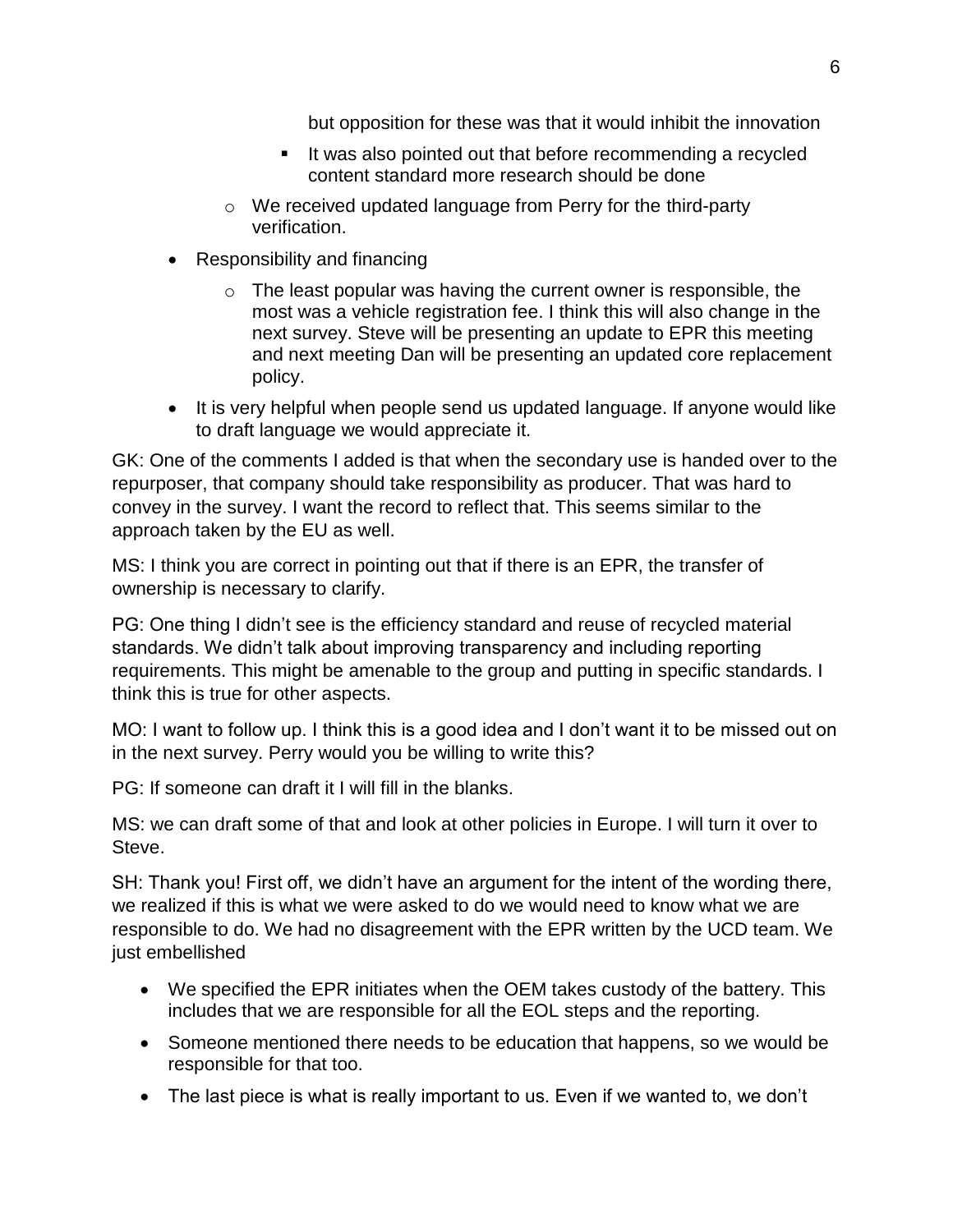have the authority of the EV unless someone brings it back to us out of warranty. If we as an industry are responsible for the batteries we have to have legislation that the owner relinquishes that battery and gives it to us. Hopefully it would not be the customer but we want them legally responsible to give it to us. As soon as that switch is flipped it is us. This is just ford speaking, we don't have consensus in the industry. As you know companies don't like to be responsible, there is beauty in it too. We need to sell a lot of EVs and all other options are paying into a fund ten to fifteen years early. This option means we don't have to pay for another ten to fifteen years.

NL: I think this is a nugget of a really good policy. It seems like a starting point for a really consensus policy. A couple questions:

• Batteries have to be relinguished. This means that you are only responsible if they are relinquished?

SH: Don't read into it. We are saying that we need to get responsibility somehow.

NL: If the OEM is willing to pick up the batteries for free or if they are dropped off, then they are handled by the OEM, this is good policy.

SH: Yes

NL: I think ford should sponsor a bill.

SH: I have to talk to the industry.

NL: of course. I see no red flags.

BK: I am curious about the specifics and unintended consequences. If the OEMs are responsible, to what extend would their liability encourage them to recycling instead of second use.

SH: I don't know if I understand. What I am being told, folks believe in the future second use will be viable from a financial perspective, but people think it may be better to recycle environmentally. This is what might be steering the question.

BK: A good point. We know that decisions made on a financial basis aren't always good for the environment. We need to be cautious with proposals based on the economic driver without the strong dose of environmental concern. There is evidence in the marketplace that it is more expensive to reuse but it may be a better environmental decision. I think we need more discussion.

SH: One thoughts my colleagues saw was that there needs to be triage when it is decided if they are reused and recycling.

BK: I know I am being redundant but I think that public policy should address the OEM responsibility that they should not be making decisions about the EoL.

GK: a question about the required companion legislation. Is this when the car is in CA or is it something that would be required across the US?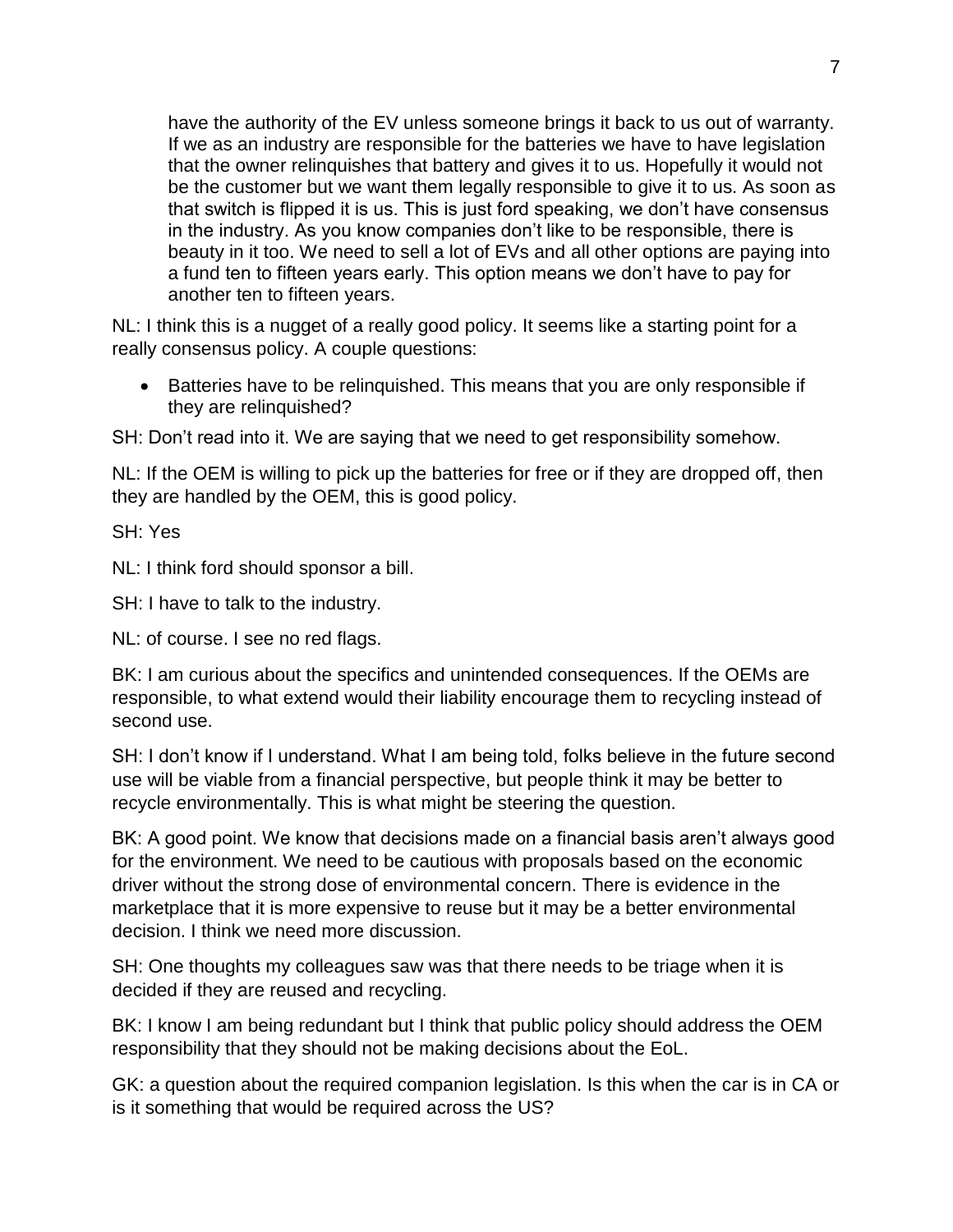SH: Yes that is the giant loophole. These are nationwide problems and this needs to be a nationwide program.

Mark Williams: My question is about other consumer good EPR. Is it also that products are required to be returned. .

PG: Excellent starting point. I was curious again on the reuse side. If it is decided to be reused, how?

SH: You could see a system of putting it out to the wild and then pulled back.

JK: This is terrific, I am loving this. BK and GK asked my questions regarding how the EPR pathway leads us to the second-use options. What about other countries? Labelling and some of the options considered regarding how the battery or the system is getting tracked. Is Ford thinking about the logistical side of the triage?

SH: We do business in EU and this is similar to what is going to happen. The one difference I haven't penetrated. It seems that the dismantlers have less control. We seem to have a good system of dropping off cars at dismantlers. China has a statewide run program.

 For labeling, China has one at the cell level, and EU has it at the pack. CARB is proposing one that is similar to the EU and we have no problem with that

AM: thank you Steve. What about orphaned EVs? Maybe we could add that OEMs take a portion of the orphaned batteries. All EPRs have a system. We tried to establish the 90% answer and there is more out there.

TA: I am not a fan of going down this path. To the extent of an EPR it should be for orphaned batteries. I believe the owner has the right to dictate and that the state of CA should dictate that the battery is recycling. The economic outlet should drive that. If there is a negative value than there needs to be an outlet for that. OEMs who have no expertise in recycling are in control and that this is not something dismantlers will support.

SH: A couple of folks got excited about EPR but they said EPR only applies to orphaned panels.

TA: To the extent that EPR applies to an outlet for batteries that would otherwise be mismanaged if improperly disposed of, then I think that makes sense.

NL: To follow up on TA point. I think it would be helpful to not apply this to EPR. Terry this might be a question for you. In my mind I am hearing that if there is a negative cost to dealing with the battery, you could turn over the battery to OEM for free.

SH: Let me jump in here. If you are going to make the OEM responsible, you have to somehow give the access to the OEM. We are talking about the responsibility to all of them. You have to make sure that the battery is available unless there is a rule that says when you remove it, it is OEMs.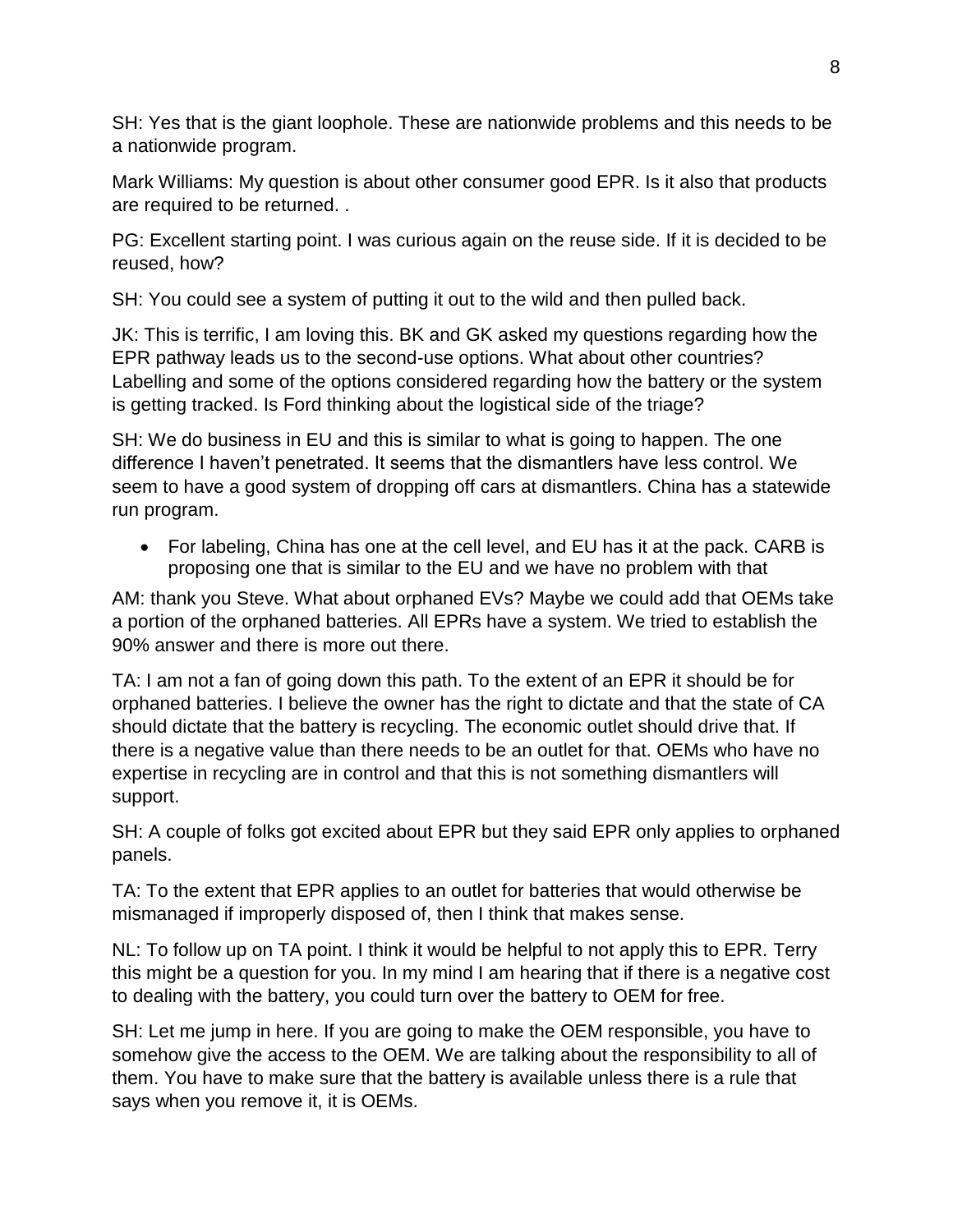NL: Are you suggesting that the dismantler has to turn it over to the OEM.

SH: Yes

NL: The key is that you are providing a key option to recycling. We have never mandated that someone has to turn something over of value.

SH: If these are of value, then this is needed. The reason we wrote it this way is that with some assurance these batteries will be properly cared for at the EoL.

CG: Thank you. This is kind of an observation and also a suggestion. As we think about recommendation of committees. This sits within an ecosystem of recommendations. The math will cancel out when more batteries are compiled and we need to think about the grey market. We need to stop thinking about the independence of the policy and how it will fit within the other policies.

SH: Yes, we need to think about the orphaned modules.

PG: Yes, I think there is something of value in your proposal. Maybe what you are really suggesting is a lease program because in the end the battery will come back to you.

SH: Models like that have been suggested. Interesting point.

TA: Back to the dismantler point of view, if the battery has reached its end-of-life it may have a negative value but if it is a new battery in a crash it may have a lot of value. I would like the OEM responsibility to provide a pathway if the disposal is not economic.

GN: It seems that this will play out once the battery is waste and has no value.

SH: No. We intended once it was removed from a vehicle. The reason we use that as a dividing line is we don't want to be separating batteries from cars, but once removed this battery is a problem.

GN: Okay, that is a point to work on. I agree. Terry, I agree, this is private property but when it is public watersheds that are polluted because they are abandoned it is a bigger problem than personal rights. One thing is that in 1980 the imported smoke detectors had to be returned due to radioactivity.

MO: I agree this is a good starting point. The major thing I am thinking about is the orphan panels that will not be captured by this. Thank you Steve.

Ahmad Pesaran: I have heard about the EPR and the discussion we had with groups is this would be one example that other companies don't want because it will go directly to recycling. I am happy to see that the slide talks about recycling. Earlier GK mentioned that reuse is better than directly recycling and the economics of the transportation. The sentence saying the EV will need to be returned to OEM. I understand that they don't mean literally but that is what is looks like on paper.

SH: Thank you for giving me the opportunity.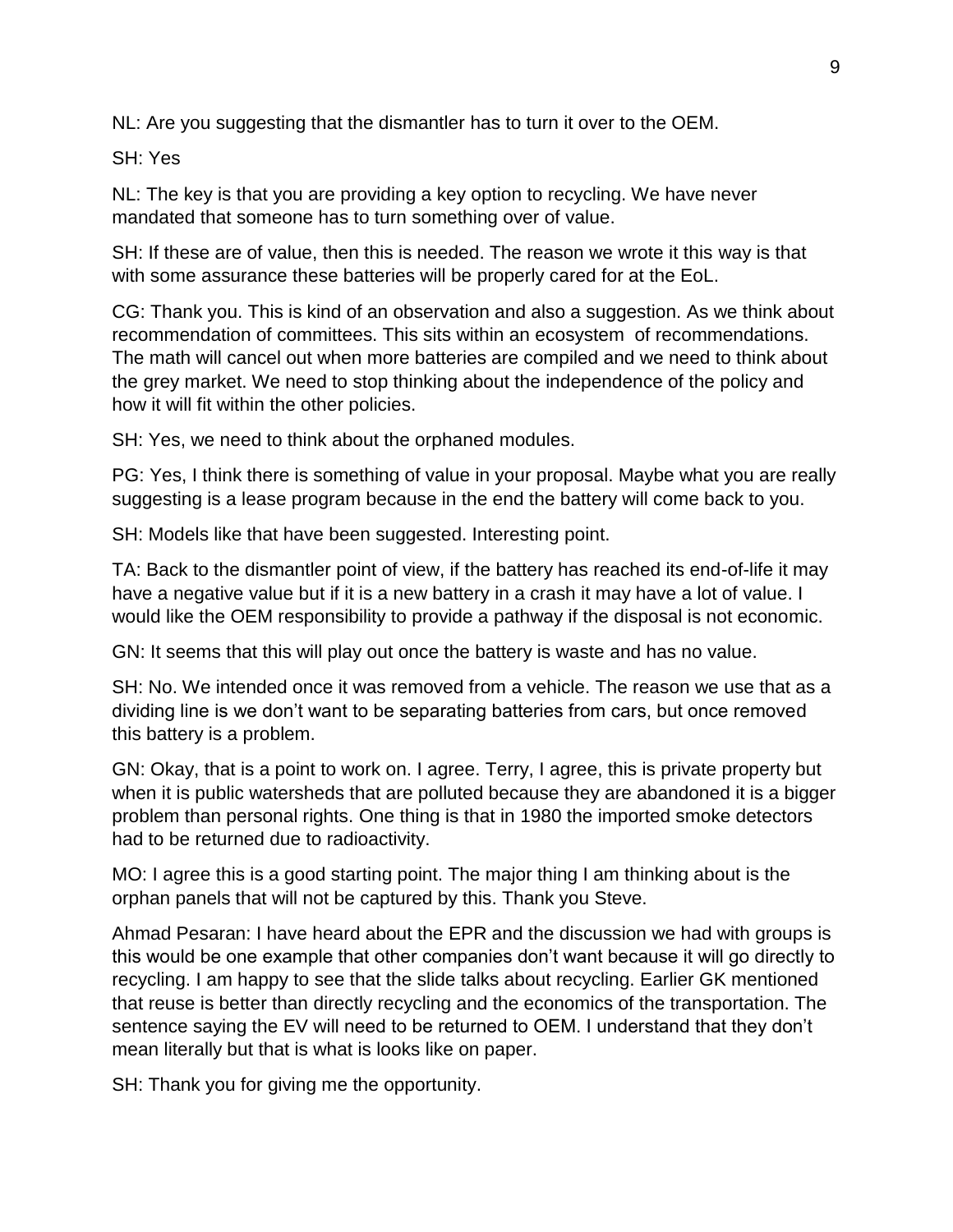MS: Thank you. It has been helpful to hear specific responses as they were written down.

• The purpose of this slide is to give an update on the timing portion. We will modify language based on the feedback. Please reach out to us if you would like to contribute with specific language.

NL: For the survey, I think there should be the option of with support with the following changes

MO: There is a whole time frame after the survey that the UC Davis team will be writing the report. We will have a meeting in between there as well.

TF: Thank you Mohammed. It is hard to get consensus. I am concerned that there was only 60%. We want 100%, is there any guidelines? Or is this just one tool for the recommendation process?

CG: I think we need to assert to all committee members that it is critical that everyone responds. It is critical and we will send reminders and all those things. There will be time for discussion and commentary for the final report. Yes, we want 100% participation, but also we will be editing the report.

TF: One of the challenges is that we have to have hard deadlines within the various groups. Working with two different groups, it was hard to get comments.

JD: In response to that, in the next presentation I will be providing hard deadlines so that the organizations can prepare.

## **TEN MINUTE BREAK**

MO: Welcome back everyone. Bernie had a question then we will move onto Jess's presentation.

BK: Who will send out the survey next time?

MO: I will send out the survey but will not personally see anyone's survey results, those all go to Meg, Jess and Alissa and they are the ones that look at it and compile it. Thanks Meg for running through the survey and as Caroline said we will push to get 100% response rate. Jess is a PhD student working behind the scenes and she will present an updated timeline and plan for the report.

# 5. **Update on draft report, Jessica Dunn, UC Davis**

JD: Thanks Mohammed. Hopefully I'll be able to answer a lot of the questions that have been brought up. This is the timeline we showed in January and we have completed phase 1 and 2 so far. We are moving into phase 3 which is incorporating feedback and creating the rough draft, which is what the survey is informing. I will show an outline for the draft later.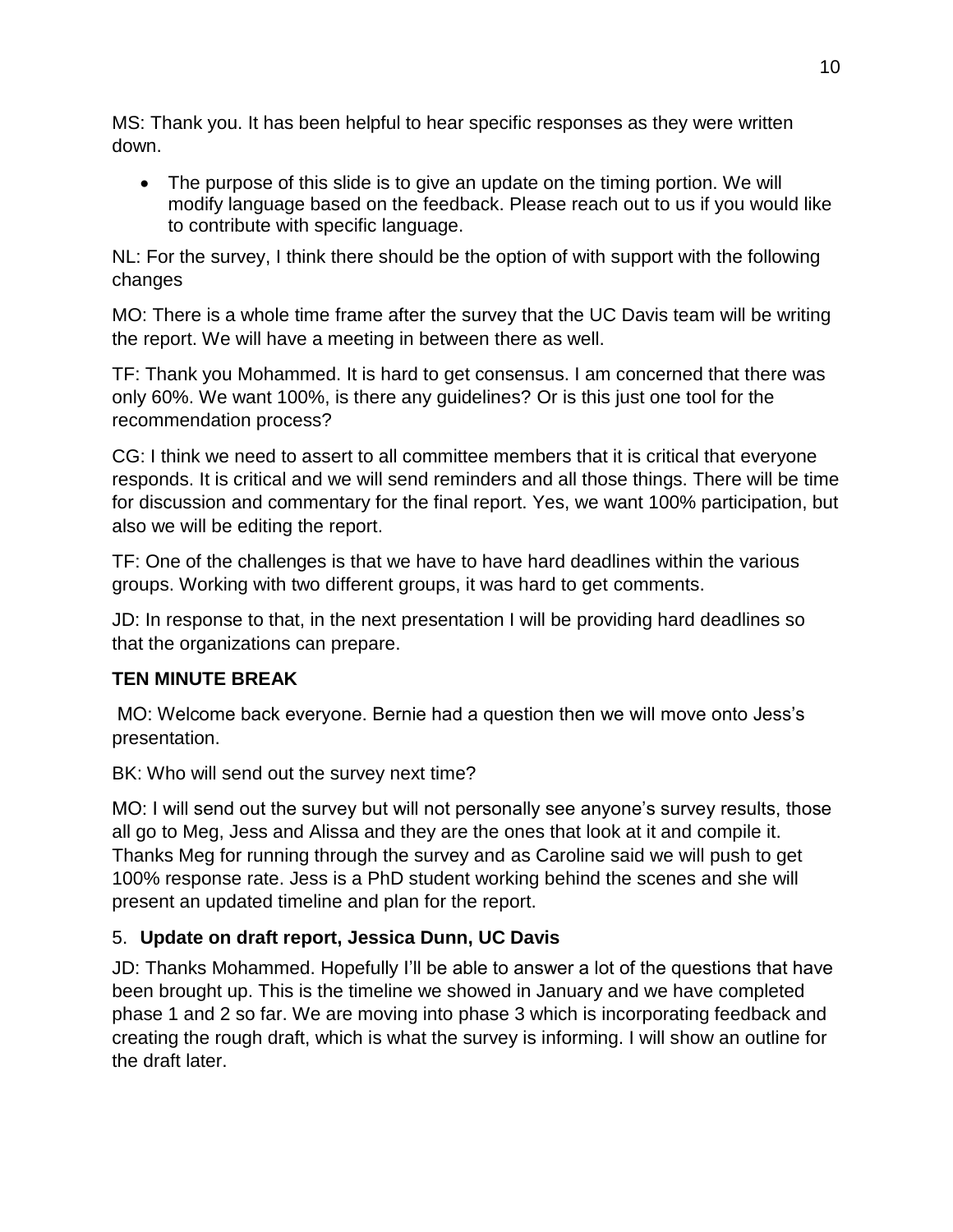The timeline for the report development—we want to provide complete transparency to the AG. This is the schedule we created to write the report. We are using the next few weeks until August 9 to write down our process and compile all of the feedback into policy options and creating the survey. The draft recommendations will be sent out on August 9 for review and changes to language. We are asking that this be returned August 16. The survey will be distributed on August 19. We are providing three weeks for members to fill out the survey so the deadline is September 9. After that we will evaluate the policy recommendations and write the remaining sections. We are hoping to provide the draft report to the AG for review on November 1. We are asking for feedback on November 19 and then aiming to provide the report to the public for review on December 15.

These dates should be in your email inbox from Mohammed as well and we will be sending email reminders and updates throughout the process. Are there any questions or concerns?

MO: Let's pause this quickly because I want to make sure it's well understood. Between now and August 9 is when the survey will continue to be edited internally, then it will be sent to us for feedback. So by August 16 everyone should have responded back if they have edits to the final survey language. The survey should be submitted by September 9.

DB: Will there be an opportunity to comment "would support with modifications" and talk through some of the survey responses? There could be an opportunity to get to a better position if the committee can discuss the results.

MO: I'm getting ahead of the general flow of the meetings but I'm thinking that the latter half of August for one last advisory group meeting, that way there can be more potential for changing the language in the survey.

JD: The recommendation survey deadline for August 9 is just to get feedback on the language.

DB: How long will the public have to review the draft?

CG: We will aim to have two months to get feedback and revise, so getting it back in February

MS: It would be good to meet after we get all the results so we can present everyone's feedback.

MO: We will probably be meeting more often particularly now that the subcommittees are no longer meeting so maybe a meeting in late August and another in late September or early October.

CG: I request that everyone from the AG respond to the draft even if you are just letting us know that you have no additional changes.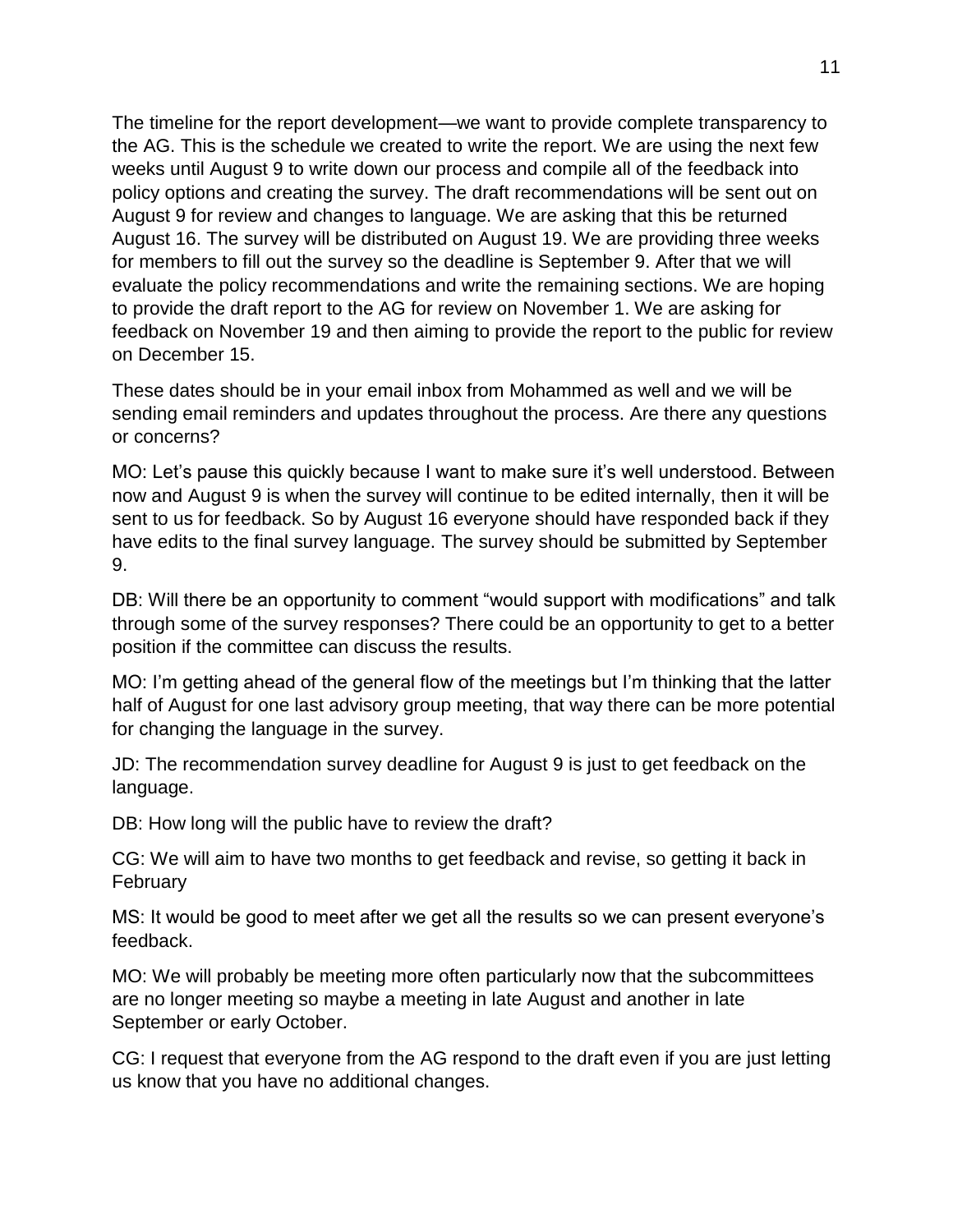JD: Here are the deadlines again presented as a timeline. Next we will look at the report outline. This has been changed slightly and modified as we have been writing the report. The sections are split into: Introduction, Background, Subcommittees, and Policy Recommendations. The subcommittee and regulations have been completed and sent out for feedback, thanks to everyone who responded.

The June and July meetings are helping to inform policy options and the final survey. Under the policy recommendations we will have consensus policies and we will try to work through them as well maybe looking at 2/3 or ¾ majority, this is to be determined but we will have a space for dissenting opinions even where there is majority support.

We have received edits to B&O document, thank you for those of you who provided feedback. Those edits will either be incorporated in the next draft. If we do not include your edits we will send a copy of your edits with a response to the comment.

Thank you, here is Meg and my's email address so you can reach out with any questions.

MO: Thanks Jess, I'm sure there will be questions after the fact.

BK: Mohammed when you were talking about the meetings, I would urge the management of the group to send out doodles as soon as possible because there is a lot of pent up demand for meetings in September and October so the sooner we can get dates on the calendar it would be much appreciated.

MO: Thanks, I agree. Usually we schedule the next meeting at the end of each meeting but I think if people are interested we can try to schedule out the next two or even next three meetings at the end of today.

PG: I had a quick look at the report that was sent out and I wanted to just ask about some specific things I thought may be missing or maybe I missed them in my review. One issue I see in here but it's kind of buried as "economics," I think that is a question about the cost of used batteries. I think that should be highlighted upfront because it is one of the drivers to everything else—cost of logistics, transportation, and processing. The other thing I don't see is anything on on reporting. I also don't see anything on exports of used vehicles or used batteries, I think we need to highlight that we may not have a solution for every problem but it's important to highlight. I also don't see anything about the benefits of recycling for CO2 and GHG emissions and making the case for why investments in recycling are so important.

MO: So it sounds like the comments are mainly surrounding the language and placement of the discussion around cost, and the need to include reporting, transparency and exports.

PG: Yes, overall I think you did a very good job, it's a good start and there is a lot here.

MO: I will thank you on their behalf because they are both muted.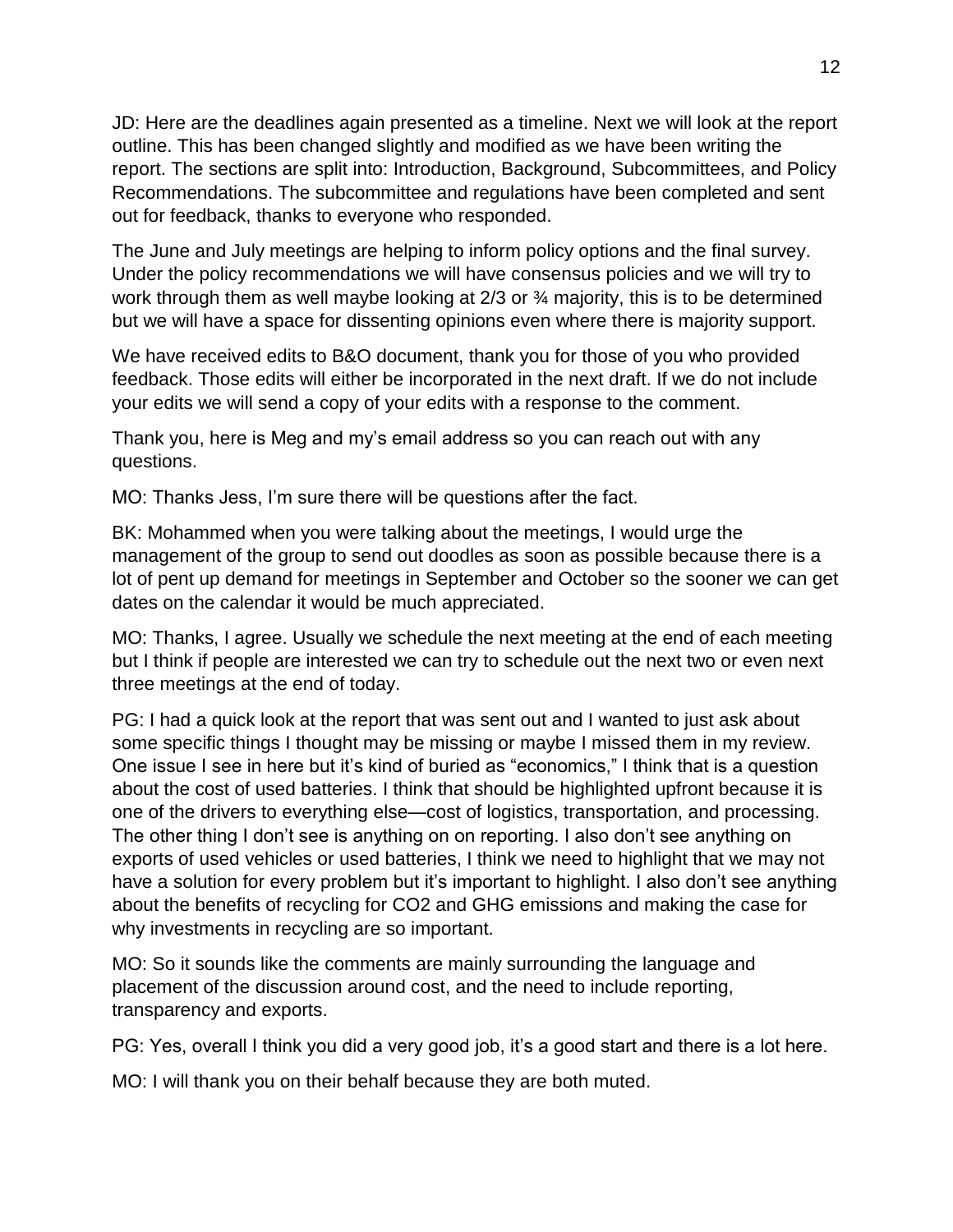JD: Thank you Perry, we've made notes of your suggestions and if you want you can also feel free to track changes in the document and send it back to us.

MO: Moving onto deadlines. Is it helpful to send calendar reminders?

\*yes\*

MO: I will send those with calendar dates for the next meetings, thanks. Any other questions?

TF: The final report for public review is December 15. And I think the deadline was April 21, 2022. What happens between December 15 and the end of March?

MO: The public will provide input on the report through mid-February and we as a group might meet after public review is done, so there will be more for us to discuss. Between that time I think it will be a lot of fielding of input from the public but not much for the advisory group as a whole to do during that time. Caroline do you have any thoughts on that?

CG: Yes, so we will be getting public comments and seeing how it will be incorporated and then coming back as a group to adopt a final version to be transmitted to the legislature.

MO: Thanks, great question. Anyone else? Thanks Jess for running through that with us. It's about 11:42 pacific time and we just came back from a break. Do we want a longer break?

CG: I suggest that we push through and take a later lunch for those of us on the west coast. We will do everyone's favorite round robin. Terry do you have any comments or anything else to add today?

TA:

DB: I think one thing that has stood out to me in the last couple meetings is the openness and honest discussions that we have been having and I really think the next two meetings where we look at the final recommendations for the survey will be important. I look forward to more honest discussions and conversations moving forward, I want to compliment the leadership of the committee and committee members. It's encouraging to see people being open to new policies and I appreciate the UC Davis team and

CG: I would like to echo those comments, there is so much expertise and dedication and I think we are moving towards some great recommendations.

MC: I second your and Dan's comments and I look forward to actively participating in the second survey as I admit I didn't participate in the first survey,

TC: No comments at this time.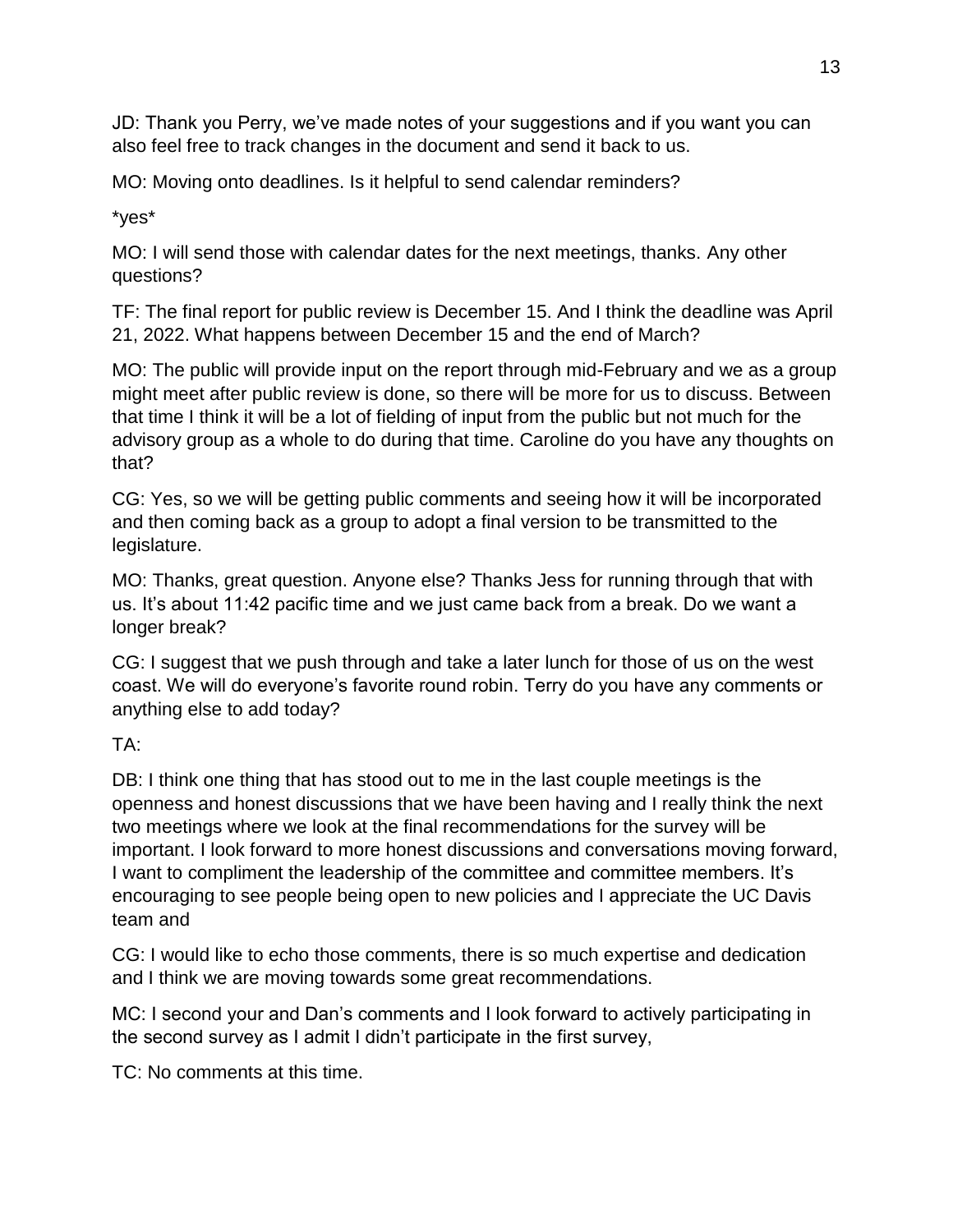TF: I have several comments, I'm very happy to see that we have respectful discussions with people from various perspectives, I think it's good that we are seeing other perspectives and trying to come up with a good solution for the state. This is a continued changing condition and maybe in the future one of the takeaways can be that this is reviewed every 3-5 years as we get more information and data. I was impressed with UC Davis's work on the survey and look forward to seeing what things look like when we get close to 100% participation.

CG: I think the point you make on needing to revisit recommendations and the need to consider changing landscape is really important, thank you for that suggestion.

PG: I also want to reiterate that I think the UC Davis Team has done an excellent job in preparing an outline to a comprehensive report. One thought listening to the discussion on Steve's proposal is it might be worthwhile thinking about a process to take a deeper dive into that particular proposal. I think a lot of people think it has a lot of merit and it might be a good way to take this forward.

SH: I'm starting to get worried that my proposal might be too popular and might happen. Thanks Perry. I also want to thank everyone for the congenial and professional environment. We don't always agree but everyone wants to do the right thing. I agree with Toshi—the timeline that was laid out is important but the more time we have to digest and talk things out the better. I think we are moving towards clarity if not consensus.

GK: I echo what Toshi and Dan said, I think the UC Davis team has done a fantastic job pulling this all together and everyone has been respectful of everyone's opinions. I'm looking forward to the next step in the process, I think that's where the rubber will meet the road.

BK: I know it's redundant but I would also like to extend my thanks to leadership, UC Davis, and committee members. It's been a great process with great ideas and discussion and I look forward to continuing. Thank you.

JK: We might be a broken record as a committee. I am grateful to the UC Davis team and Caroline and Mohammed and everyone who is keeping us on track. Particularly the discussion around the survey results and Steve's EPR proposal I found really thoughtprovoking and terrific, I'm excited to get to the finish line.

NL: Ditto, everything Jennifer just said.

AL: It has been really interesting watching this process unfold. I've submitted most of my comments and questions to the staff and some of it was discussed today, I look forward to the discussion and want to thank everyone for their hard work and commitment to the process.

TM: All good, thanks everyone.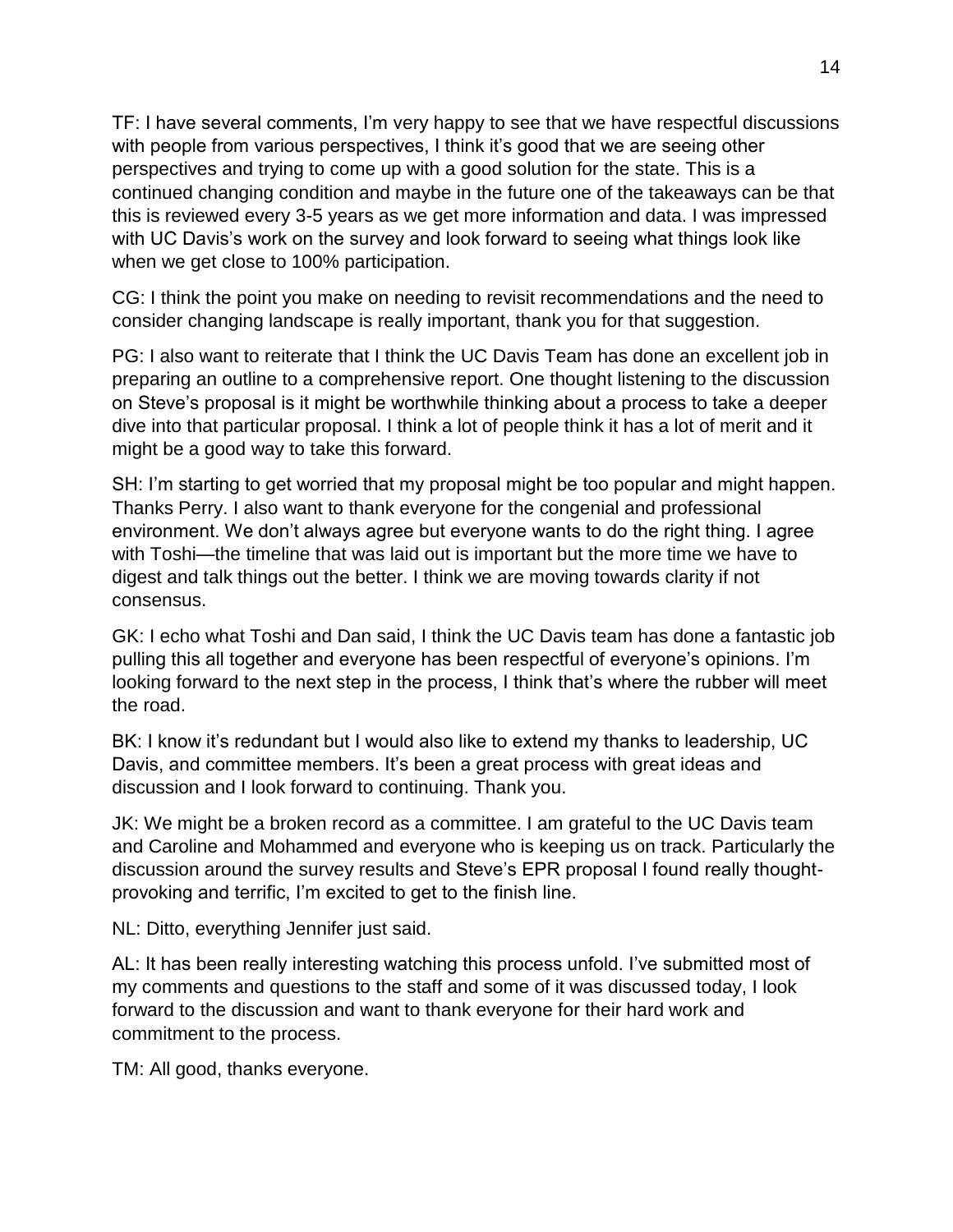GN: I think being grateful to the UCD team is the consensus we have reached the easiest. Very grateful to the team for carrying us and making the policy draft possible. Thanks to everyone for voicing their opinion, quiet meetings are not productive. Thanks to Steve for leading with the EPR proposal.

LR: Ditto

CG: Les you have to introduce your cat.

LS: I have two large dogs and a cat. That was tiger and the dog was Emma. We are also grateful for the collegial spirit, there has been a lot of productive conversation and I'm grateful to be a part of it. Echo consensus that UC Davis team is doing a fantastic job.

CG: Hanon can you give a quick overview of the zero-emission package that was signed last night?

HR: Yesterday the gov signed a 3.9 billion package which contains funding for agencies for three years. The EC will receive 1.1b for infrastructure, CARB will receive 2.3b, Cal ??. A bit of CEC funding and CARB will work in collaboration. Some programs are a bit more stand-alone for CARB. The CEC will get about 250 million for ZEV manufacturing for supply chain and infrastructure as well, and another 500 million omnibus for clean transportation program. Really exciting, this will make a big difference here. There is support for manufacturing to deal with climate change. We aren't waiting for the next heat wave or wildfire to act.

DB: On the funding for manufacturing, is that for incentives for manufacturing in California?

HR: Those will be grants for manufacturing within California and will work with separate workforce development funding. This could apply to supply chain, component manufacturing, infrastructure manufacturing.

CG: What's the best way for people to follow along with the implementation of this package?

HR: GO-biz is leading a market development strategy. The CEC and CARB are currently developing our investment packages. We have an investment plan that broadly allocates money and within that we have solicitation and go through a stakeholder input process. If anyone wants to reach out to me I can provide links but mainly I would say CARB website, their investment plant, our website and investment plan, and GO-Biz.

CG: This transformational investment stresses the importance of this committee as we move towards the 2035 goal. Do you have any thoughts on the progress of the committee or anything else to add?

HR: Ditto, great job, it's coming along nicely.